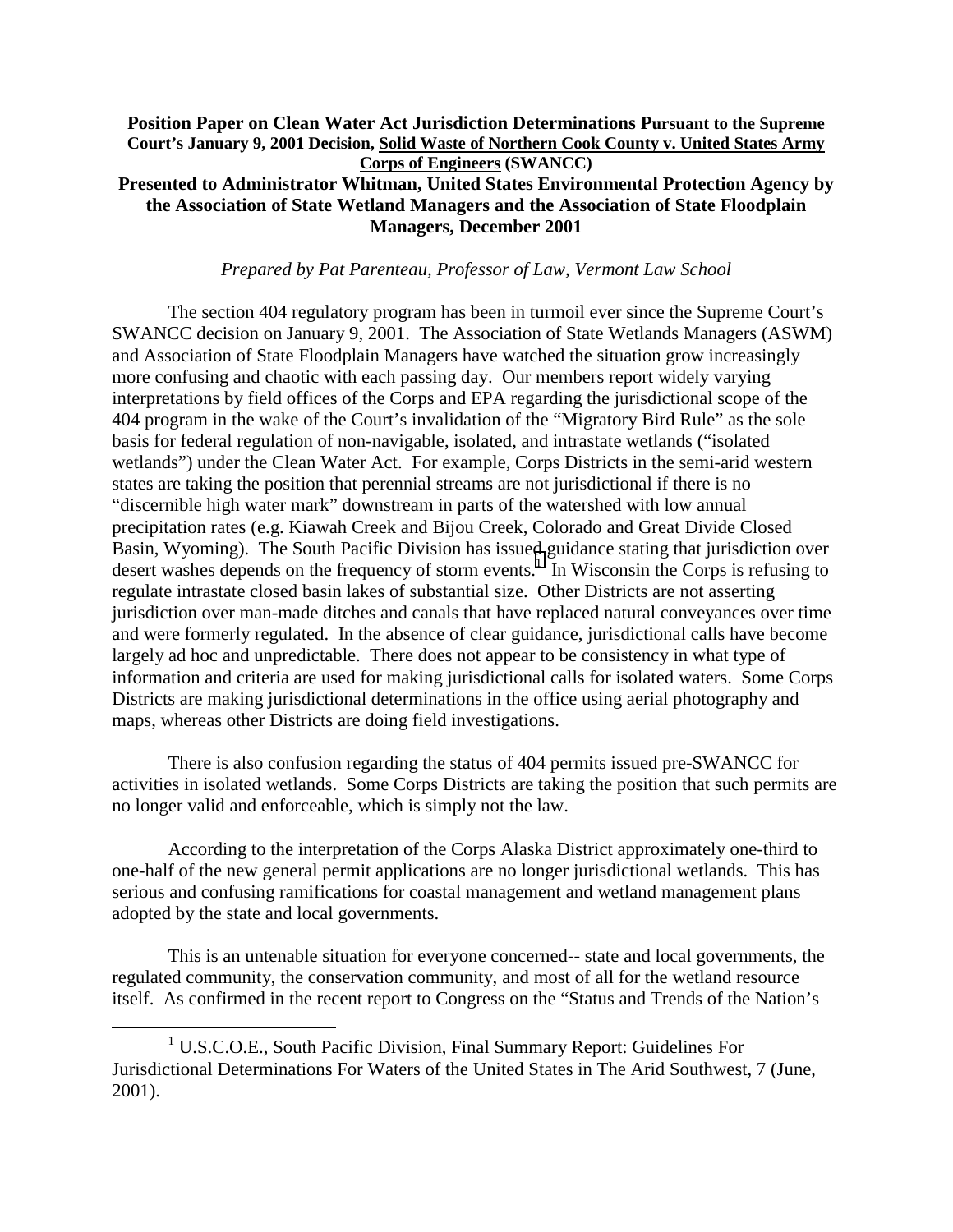Wetlands," the 404 program and other protection and restoration efforts have been instrumental in reducing wetland losses by 80% over the past decade. Just as the long-sought goal of "no net loss" of wetlands seemed to be within reach, the confusion surrounding SWANCC threatens to derail the program.

Further, the lack of action by the federal agencies to clarify the situation negatively impacts the ability of the states and local governments to explore and implement strategies to address the gap in federal protection State and local governments and, in particular, state legislatures and local elected officials need to know the extent of the impact to waters in their state or locality to determine what state or local actions are appropriate. This information is also needed to generate appropriate public support and ensure ongoing concerns over duplication of effort between state and federal government are addressed. Estimates completed of the range of possible changes in jurisdiction identify 20 to 60% of the waters in the United State may be impacted. However the range of potential impact from state to state is much greater from little or no impact to greater than 70% of the waters within the state. States where the average rate of evaporation exceeds precipitation are where the largest impacts are likely to occur. In addition, in states with large wetland acreages, even a relatively small change in jurisdiction can affect millions of acres of isolated waters. Therefore, to prevent degradation and destruction of isolated waters as well as broader environmental problems, we are urging EPA to assert its authority for implementing the Clean Water Act and provide guidance.

 As the agency with the primary authority and responsibility for implementing the CWA, it falls to EPA to clarify the jurisdictional issues and get the 404 program back on track. Obviously, the interpretation of the SWANCC decision has implications for all of the CWA programs, including the NPDES permit program (§ 402), the water quality standards and continuing planning process (§ 303), the TMDL program (§ 303 (d)), the water quality certification provision (§ 401), the oil spill liability provision (§ 311), and others. It is therefore incumbent upon EPA to take action to prevent further erosion of federal jurisdiction. Although coordination with the Corps is necessary regarding the administration of the 404 program, and agreement on jurisdictional issues is desirable, the final authority on what constitutes "waters of the United States" under the CWA clearly rests with EPA as forth in the 1979 Opinion of the Attorney General (the Civilletti Opinion), and in the 1983 Memorandum of Agreement with the Department of Army regarding determination of waters of the United States.

 We were encouraged when EPA and the Corps issued the January 19, 2001, Memorandum Re: "Supreme Court Ruling Concerning CWA Jurisdiction Over Isolated Waters" ("SWANCC Memo"), which correctly characterized the decision as "narrowly limited to Clean Water Act regulation of 'non-navigable, isolated, intrastate' waters based solely on the use of such waters by migratory birds."<sup>2</sup> The SWANCC Memo further noted that the decision must be

 $\frac{1}{2}$  $2$  The precise question the Court certified in SWANCC was: "Whether the Corps may assert jurisdiction over isolated, intrastate waters solely because those waters do or potentially could serve as habitat for migratory birds." The Court's answer was equally precise:"We hold that 33 CFR § 328.3 (a) (3), as clarified and applied to petitioner's balefill site pursuant to the 'Migratory Bird Rule' [citation omitted] exceeds the scope of the authority granted to respondents under § 404 of the CWA." Though the SWANCC Memo notes that the rationale is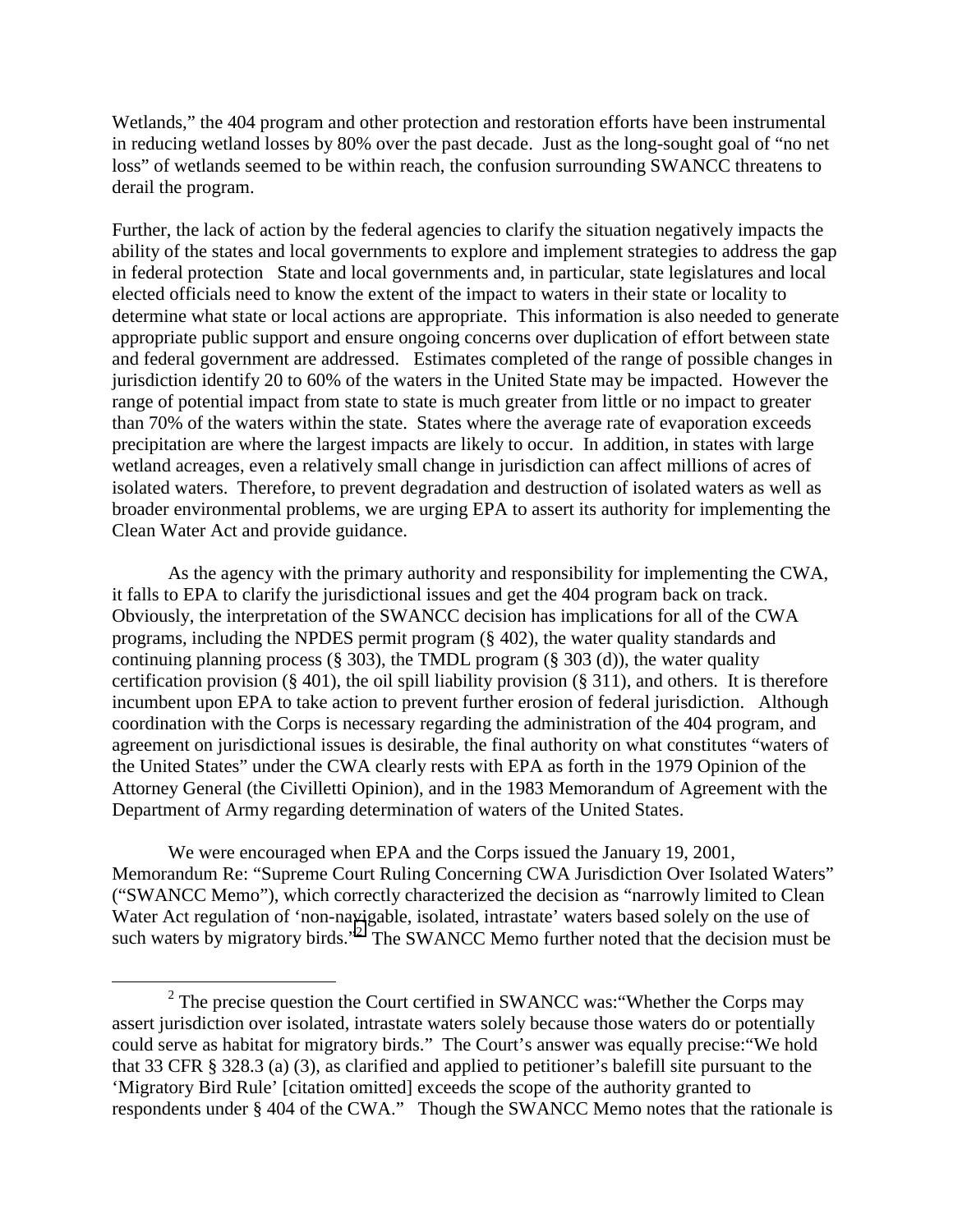interpreted in light of other Supreme Court precedents "which broadly uphold CWA jurisdictional authority."<sup>3</sup> Unfortunately, however, the SWANCC Memo introduced an element of uncertainty by also stating that the "the Supreme Court decision does provide an important new limitation on how and in what circumstances the EPA and the Corps assert regulatory authority under the CWA." It is not clear what "important new limitation" is contemplated beyond the invalidation of the migratory bird rule, but the ambiguity is spawning freelance interpretations that are undermining the integrity of the 404 program.

 The Association of State Wetland Managers (ASWM) and the Association of State Floodplain Managers (ASFPM) urge EPA to develop specific guidance to insure that the narrow legal interpretation embodied in the SWANCC Memo does not get lost as it filters down to the field offices of the Corps and EPA. Specifically, we recommend that the guidance address the following major points:

- <sup>1.</sup> Clarify that SWANCC did not invalidate any of the regulatory provisions defining "waters of the United States." All that it invalidated was the "Migratory Bird Rule," which was in fact not a rule but a policy and guidance document. Furthermore, SWANCC did not outlaw consideration of the use of wetlands by migratory birds, endangered species and other wildlife factors to be considered in making jurisdictional determinations; it merely ruled that such considerations could not serve as the sole basis for asserting jurisdiction. Clarification is needed on this point because some Corps personnel are citing SWANCC as a justification for declaring as non-jurisdictional intrastate waters that were formerly regulated.
- 2. Make it clear that SWANCC does not invalidate previously issued permits, and their terms and conditions should continue to be enforced, including mitigation requirements.
- 3. Adopt the Riverside Bayview "significant nexus" test for determining jurisdiction over wetlands, and establish a presumption that all wetlands within or abutting the 100 year floodplain are to be considered "adjacent." The guidance should require an assessment of the hydrological and ecological functions that particular wetlands perform within a watershed context. These include: flood control, erosion control, water quality maintenance, groundwater recharge, and conservation of biological diversity. Wetland scientists have never recognized the artificial regulatory distinction between "adjacent"

in some respects broader than the holding, the preferential effect of the decision is limited to the result, not the rationale. It may take years of litigation to sort out the conflicting interpretations of what the Court meant by some of the statements in the opinion, but EPA must act now and adopt an interpretation consistent with its previous positions and faithful to the goals of the CWA.

 $\overline{a}$ 

<sup>3</sup> Significantly, the SWANCC Court reaffirmed the landmark 1985 decision in Riverside Bayview that CWA jurisdiction extends beyond traditionally navigable waters to include nonnavigable waters and wetlands where there is a "significant nexus" between the wetlands and navigable waters. Further, the SWANCC Court acknowledged Congress' intent to regulate wetlands that are "inseparably bound up with waters of the United States."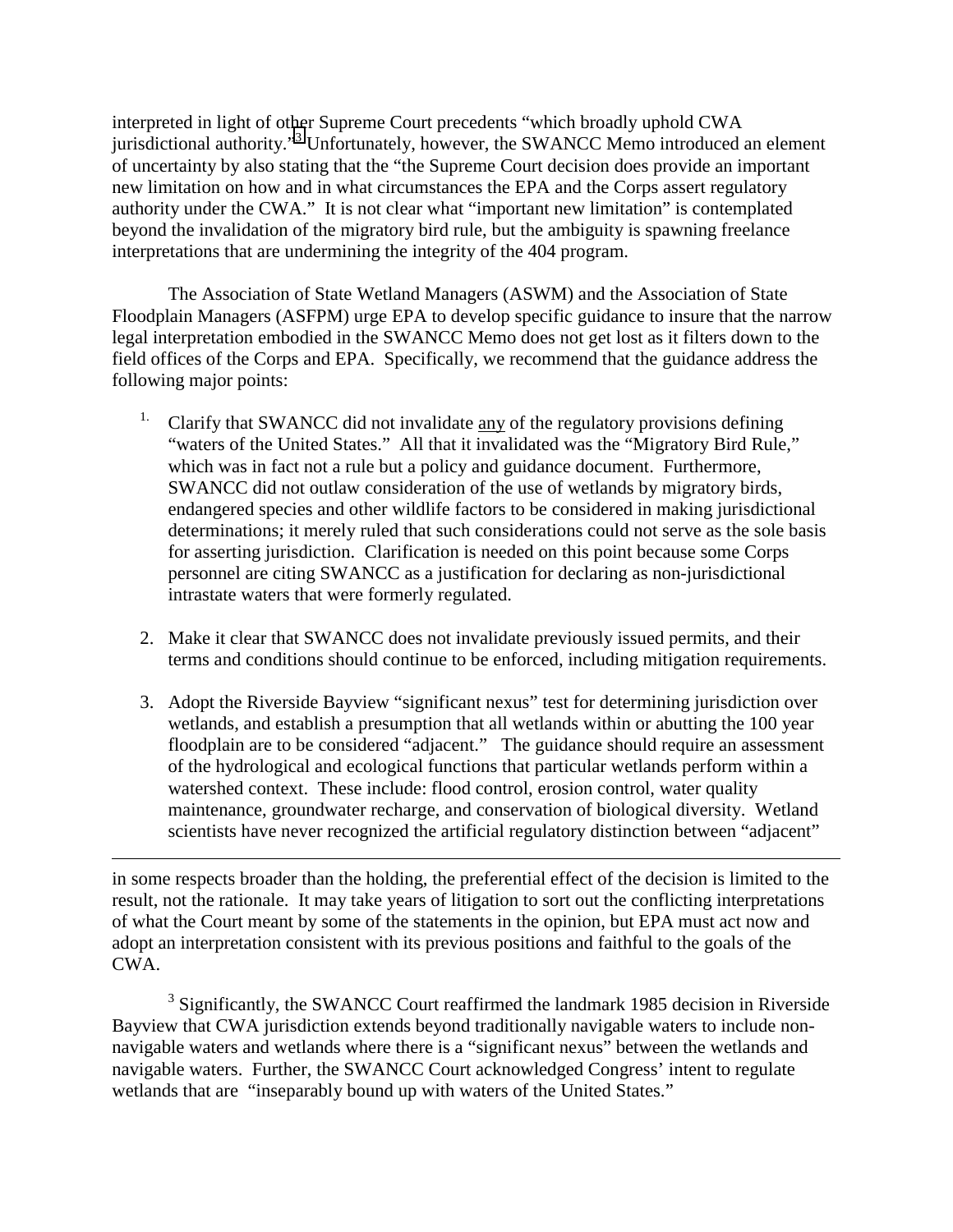and "isolated" wetlands, and there is now an opportunity to clarify that it is the function, not the label, that matters. For example, proper application of the significant nexus test would maintain 404 protection for important "isolated wetlands" such as the "prairie potholes," which not only serve as habitat for migratory birds but which provide crucial water storage capacity and erosion control that helps reduce flood peaks and sedimentation, and the resulting damage to downstream resources and water quality.<sup>4</sup> Similarly, forested wetlands in the Chesapeake Bay watershed have been shown to be remarkably effective at removing nitrogen and phosphorous, thereby acting as buffers to nutrient inputs to streams.<sup>5</sup> Excess nutrients are the principal cause of water quality impairment in the United States. Recent studies confirm the important role that headwater streams play in controlling nutrient export to rivers, lakes and estuaries.<sup>6</sup>

- 4. Clarify that the definition of "tributaries" includes groundwater tributaries and man-made structures, as well as all surface tributaries whether mapped or unmapped. The courts have adopted a common sense approach to this issue which holds that, for purposes of determining CWA jurisdiction, what matters is whether the discharge has the potential to adversely affect the "chemical, physical or biological integrity" of water. Courts have not required physical proximity to "open water" as a necessary predicate for federal regulation.
- 5. Clarify and expand the "significant impact on interstate commerce" test for jurisdictional determinations. Specifically, the guidance should emphasize that, under applicable Supreme Court decisions, it is the "aggregate effect" of the regulated activities on interstate commerce that must be evaluated, not simply the effect of regulating a particular wetland fill.<sup>7</sup> As the SWANCC Court acknowledged, "most discharges of dredge or fill material" involve the kind of economic activity that falls squarely within the Commerce Clause. The error the Court pointed to in SWANCC was the exclusive reliance on regulation for the benefit of migratory birds, an objective that the Court felt went beyond the intent of Congress in enacting the CWA. However, there are many other reasons to protect wetlands that are more directly related to the water quality goals that are clearly within the intent of Congress as interpreted by the Court in SWANCC and Riverside Bayview, and also within the scope of Congress' power under the Commerce

 ${}^{6}$ B. J. Peterson, et al, Control of Nitrogen Export From Watersheds By Headwater Streams, Science 292:86-90 (2001).

 $\frac{1}{4}$ <sup>4</sup> See A. P. Ludden, D. L. Frank & D. H. Johnson, "Water Storage Capacity of Natural Wetlands Depressions in the Devil's Lake Basin of North Dakota," 38 J. Soil & Water Cons. 45- 48 (1983).

<sup>5</sup> P. J. Phillips, J. M. Denver, R. J. Shedlock, and P. A. Hamilton, Effect of Forested Wetlands on Nitrate Concentrations in Ground Water and Surface Water on the Delmarva Peninsula, 13 Wetlands 75-83 (1993).

<sup>&</sup>lt;sup>7</sup> See Lopez v United States, 514 U. S. 549 (1995); United States v Morrison, 120 S. Ct. 1740 (2000).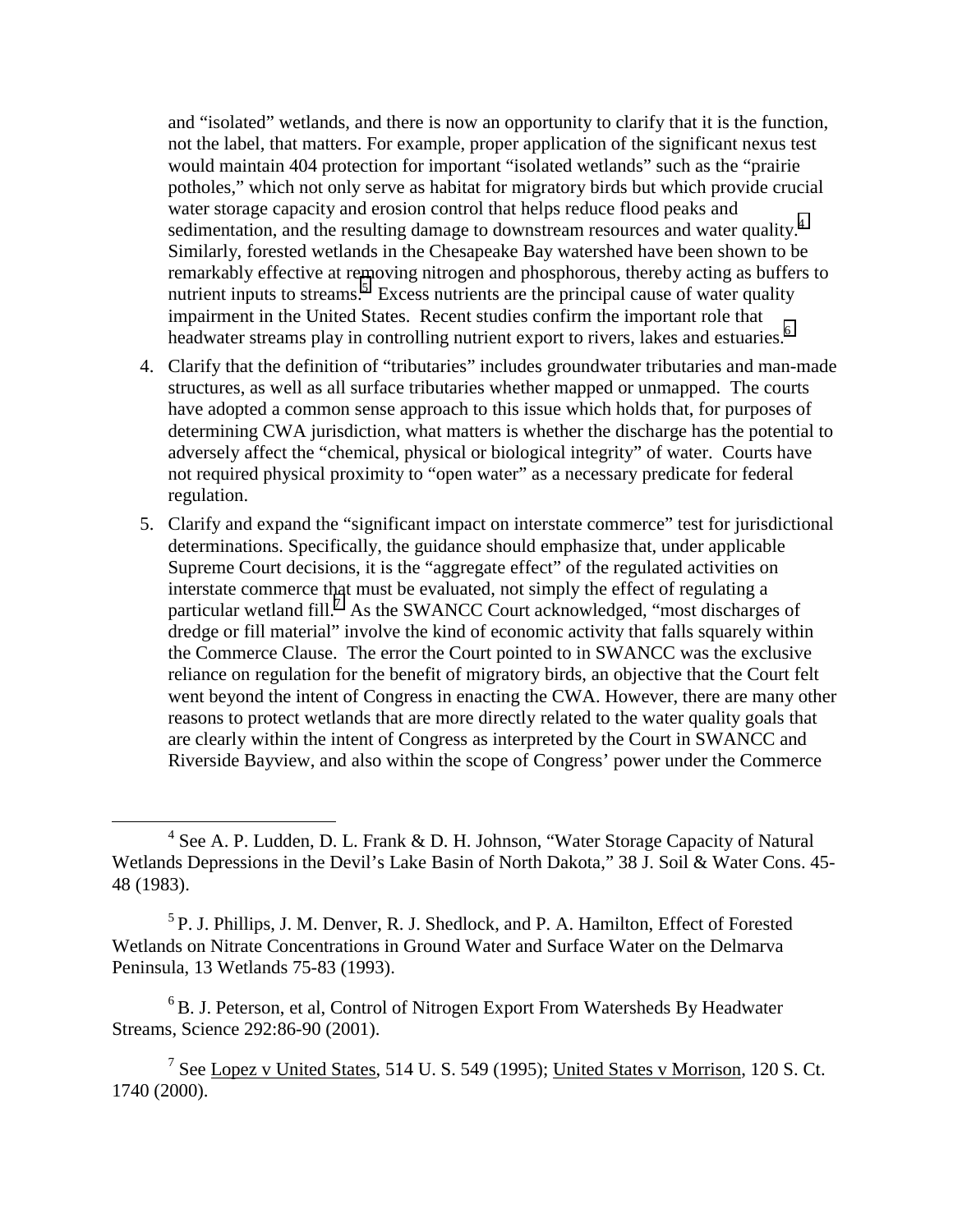Clause. $8$  Moreover, there is a growing body of information on the economic value of the many "ecosystem services" wetlands provide, which, in the aggregate, can have a substantial effect on interstate commerce.<sup>9</sup>

Finally, EPA and the Corps should jointly institute a program to clarify the extent of jurisdictional wetlands on a state-by-state or regional basis, to take account of the geographic and climatic differences that exist throughout the country. The State of Delaware has begun such an effort in conjunction with the Corps and EPA Region 3 with the goal of identifying all regulated wetlands as soon as practicable.

The approach suggested here is consistent with the way that EPA has interpreted the scope of CWA jurisdiction over the past three decades, and is strongly supported by the considerable body of law that has developed over that period of time. SWANCC did not erase this body of law. Indeed, in the decisions that have come down since the SWANCC decision, the courts continue to give a very broad reading to the term "waters of the United States." For example, in Headwaters v Talent Irrigation District, 243 F. 3d 526, 533 (9<sup>th</sup> Cir. 2001), the Ninth Circuit held that an irrigation ditch was a water of the United States because it was connected to an intermittent tributary of a navigable water. In Idaho Rural Council v Bosma, 143 F. Supp. 2d 1169, 1179 (D. Id. 2001), the court held that springs connected to non-navigable streams and groundwater connected to surface water were both "waters of the United States." In United States v Interstate General, 152 F. Supp. 2d 843,847 (D. Md. 2001), the court rejected a post-SWANCC challenge to a conviction for unpermitted discharges to wetlands adjacent to intermittent streams and artificial canals stating: "The SWANCC case is a narrow holding that only 33 CFR § 328.3 (a) (3), as applied by the Corps creation of the 'Migratory Bird Rule' is invalid pursuant to lack of congressional intent."<sup>10</sup>

In closing we urge EPA to show the leadership it has shown in the past on these difficult jurisdictional issues. The fallout from SWANCC has destabilized the 404 program and is

 $9^9$  See G.C. Dailey, et al, Ecosystem Services: Benefits Supplied To Human Societies By Natural Ecosystems, Issues In Ecology, (Ecological Society of America, 1999). To cite two examples, the City of New York has embarked on a \$250 million program to acquire and protect up to 350,000 acres of wetlands and riparian lands in the Catskills in order to protect the City's water supplies instead of constructing filtration plants, estimated to cost between \$6 and \$8 billion. The City of Boston is acquiring 5000 acres of wetlands in the Charles River Watershed to avoid construction of a \$100 million dam for flood control.

 $^{10}$  See also, United States v Buday, 138 F. Supp. 2d 1282 (D. Mont. 2001)(US had jurisdiction to regulate discharge to tributary of navigable water); United States v Krillich, 152 F. Supp. 2d 983 N.D. Ill 2001) ("isolated waters" are those without "any connection to any body of water."); Aiello v Town of Brookhaven, 136 F. Supp. 81,119 (discharge to pond and creek that flows into lake connected to navigable water is subject to 404 regulation).

 <sup>8</sup> <sup>8</sup> For example, in Hodel v Virginia Surface Mining & Recl. Assn., 452 U.S. 264, 282 (1981), the Court broadly upheld the power of Congress to regulate activities that cause air and water pollution with effects in more than one state.